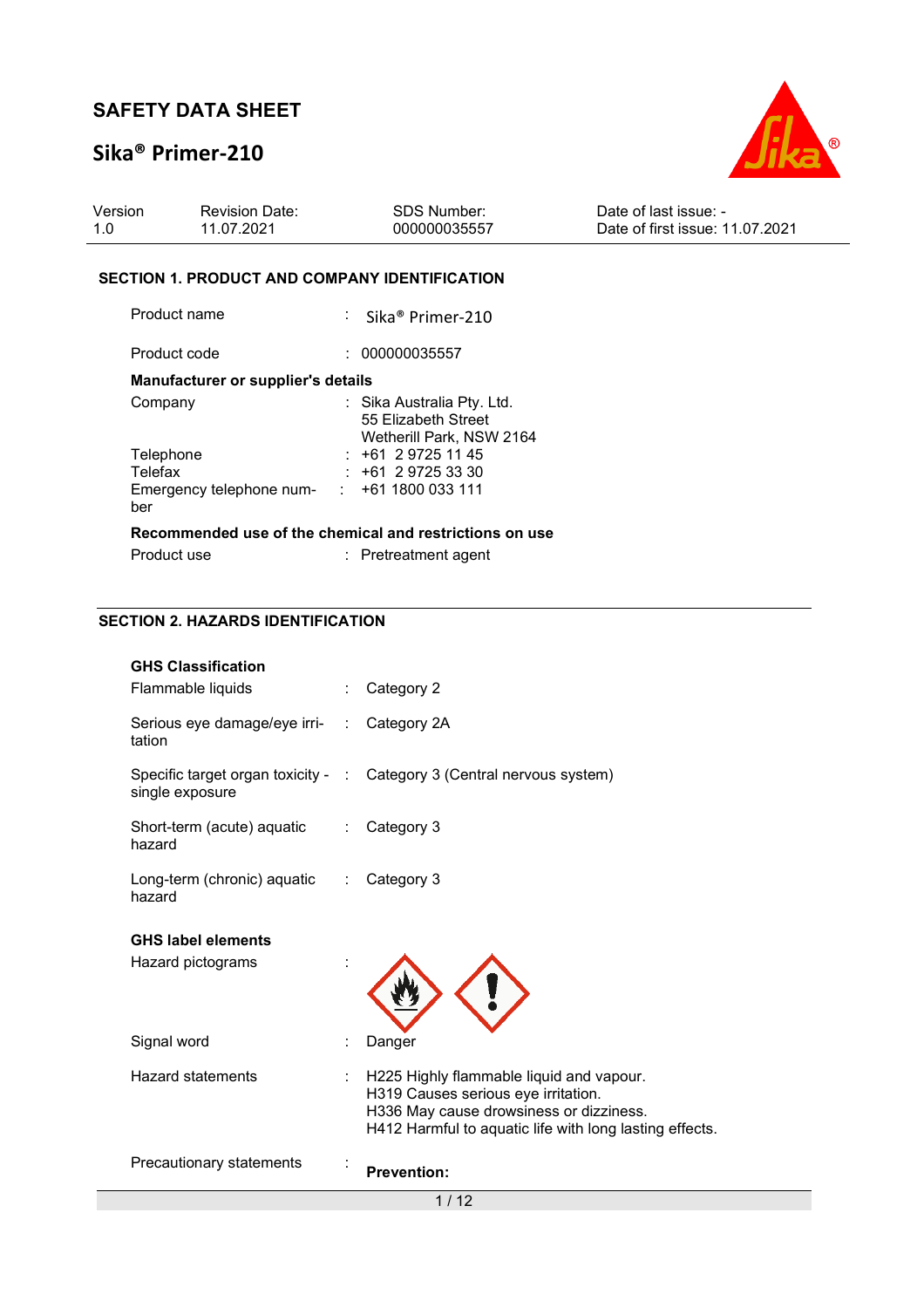# **Sika® Primer-210**



| Version<br>1.0 | <b>Revision Date:</b><br>11.07.2021                                | <b>SDS Number:</b><br>000000035557                                                                                                                                                                                                                                                                                                                                                                                                                                                                 | Date of last issue: -<br>Date of first issue: 11.07.2021                                                                                                                                                                                                                                                                                                                                                                                            |
|----------------|--------------------------------------------------------------------|----------------------------------------------------------------------------------------------------------------------------------------------------------------------------------------------------------------------------------------------------------------------------------------------------------------------------------------------------------------------------------------------------------------------------------------------------------------------------------------------------|-----------------------------------------------------------------------------------------------------------------------------------------------------------------------------------------------------------------------------------------------------------------------------------------------------------------------------------------------------------------------------------------------------------------------------------------------------|
|                |                                                                    | and other ignition sources. No smoking.<br>P233 Keep container tightly closed.<br>ment.<br>P242 Use non-sparking tools.<br>P243 Take action to prevent static discharges.<br>P261 Avoid breathing mist or vapours.<br>P264 Wash skin thoroughly after handling.<br>P271 Use only outdoors or in a well-ventilated area.<br>P273 Avoid release to the environment.<br>tion/ face protection/ hearing protection.                                                                                    | P210 Keep away from heat, hot surfaces, sparks, open flames<br>P240 Ground and bond container and receiving equipment.<br>P241 Use explosion-proof electrical/ ventilating/ lighting equip-<br>P280 Wear protective gloves/ protective clothing/ eye protec-                                                                                                                                                                                        |
|                |                                                                    | <b>Response:</b><br>ly all contaminated clothing. Rinse skin with water.<br>doctor if you feel unwell.<br>easy to do. Continue rinsing.<br>tention.<br>alcohol-resistant foam to extinguish.                                                                                                                                                                                                                                                                                                       | P303 + P361 + P353 IF ON SKIN (or hair): Take off immediate-<br>P304 + P340 + P312 IF INHALED: Remove person to fresh air<br>and keep comfortable for breathing. Call a POISON CENTER/<br>P305 + P351 + P338 IF IN EYES: Rinse cautiously with water<br>for several minutes. Remove contact lenses, if present and<br>P337 + P313 If eye irritation persists: Get medical advice/ at-<br>P370 + P378 In case of fire: Use dry sand, dry chemical or |
|                |                                                                    | Storage:                                                                                                                                                                                                                                                                                                                                                                                                                                                                                           |                                                                                                                                                                                                                                                                                                                                                                                                                                                     |
|                |                                                                    | tightly closed.<br>P405 Store locked up.                                                                                                                                                                                                                                                                                                                                                                                                                                                           | P403 + P233 Store in a well-ventilated place. Keep container<br>P403 + P235 Store in a well-ventilated place. Keep cool.                                                                                                                                                                                                                                                                                                                            |
|                |                                                                    | Disposal:<br>disposal plant.                                                                                                                                                                                                                                                                                                                                                                                                                                                                       | P501 Dispose of contents/ container to an approved waste                                                                                                                                                                                                                                                                                                                                                                                            |
|                | Other hazards which do not result in classification<br>None known. | $\left( \frac{1}{2} \right) \left( \frac{1}{2} \right) \left( \frac{1}{2} \right) \left( \frac{1}{2} \right) \left( \frac{1}{2} \right) \left( \frac{1}{2} \right) \left( \frac{1}{2} \right) \left( \frac{1}{2} \right) \left( \frac{1}{2} \right) \left( \frac{1}{2} \right) \left( \frac{1}{2} \right) \left( \frac{1}{2} \right) \left( \frac{1}{2} \right) \left( \frac{1}{2} \right) \left( \frac{1}{2} \right) \left( \frac{1}{2} \right) \left( \frac{1}{2} \right$<br><b>UBLAREBIEDER</b> |                                                                                                                                                                                                                                                                                                                                                                                                                                                     |

#### **SECTION 3. COMPOSITION/INFORMATION ON INGREDIENTS**

Substance / Mixture : Mixture

| <b>Components</b>    |           |                       |
|----------------------|-----------|-----------------------|
| Chemical name        | CAS-No.   | Concentration (% w/w) |
| ethvl acetate        | 141-78-6  | $>= 30 - 60$          |
| xvlene               | 1330-20-7 | < 10                  |
| methanol             | 67-56-1   |                       |
| dibutyltin dilaurate | 77-58-7   | ${}_{0.3}$            |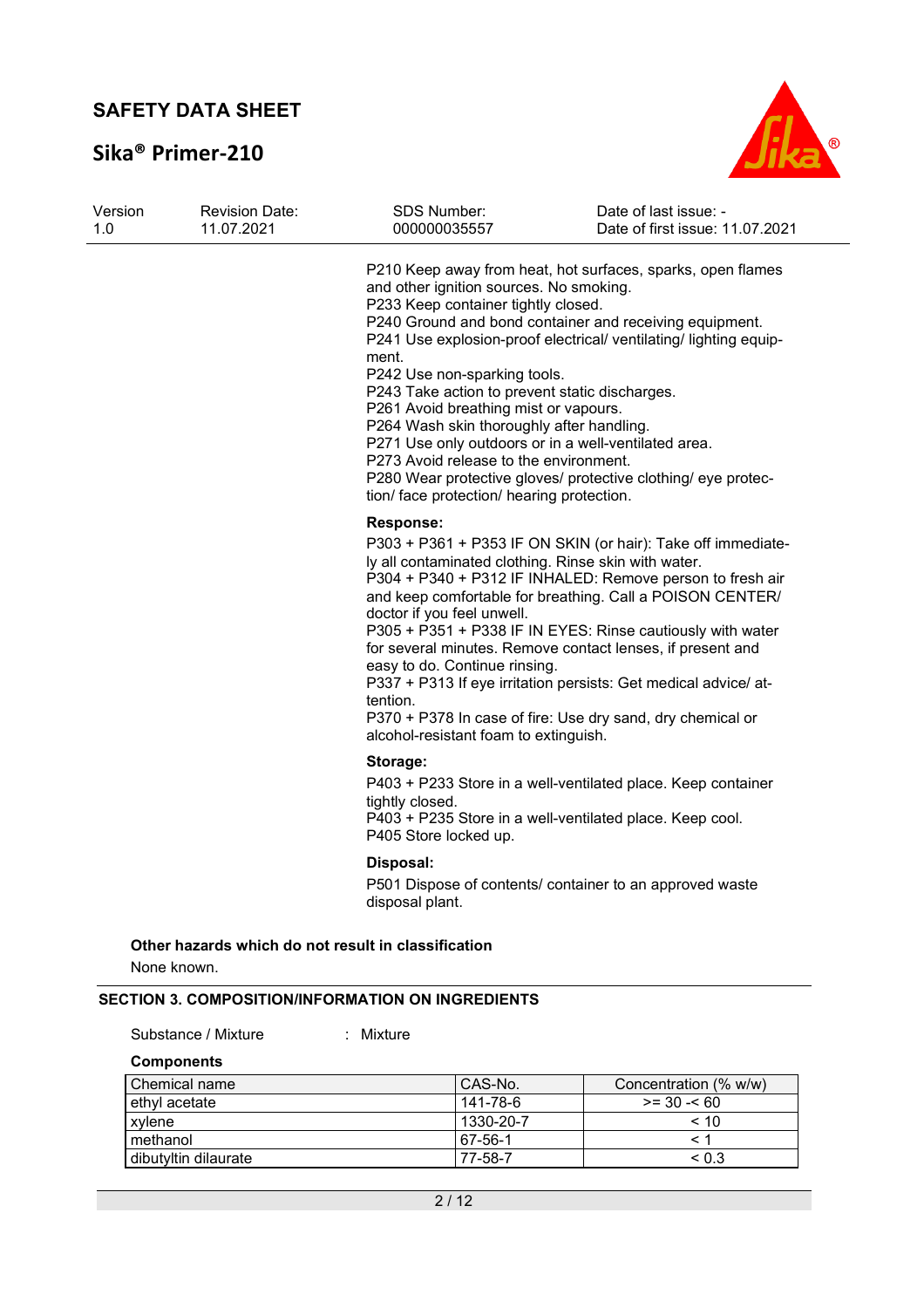# **Sika® Primer-210**



| Version<br>1.0 | <b>Revision Date:</b><br>11.07.2021                    | <b>SDS Number:</b><br>000000035557                                                                                                                                 | Date of last issue: -<br>Date of first issue: 11.07.2021                                                               |
|----------------|--------------------------------------------------------|--------------------------------------------------------------------------------------------------------------------------------------------------------------------|------------------------------------------------------------------------------------------------------------------------|
|                | <b>SECTION 4. FIRST AID MEASURES</b>                   |                                                                                                                                                                    |                                                                                                                        |
|                | General advice                                         | Move out of dangerous area.<br>Consult a physician.                                                                                                                | Show this safety data sheet to the doctor in attendance.                                                               |
| If inhaled     |                                                        | Move to fresh air.<br>Consult a physician after significant exposure.                                                                                              |                                                                                                                        |
|                | In case of skin contact                                | Take off contaminated clothing and shoes immediately.<br>Wash off with soap and plenty of water.<br>If symptoms persist, call a physician.                         |                                                                                                                        |
|                | In case of eye contact                                 | Immediately flush eye(s) with plenty of water.<br>Remove contact lenses.<br>Keep eye wide open while rinsing.<br>If eye irritation persists, consult a specialist. |                                                                                                                        |
|                | If swallowed                                           | Do not give milk or alcoholic beverages.                                                                                                                           | Clean mouth with water and drink afterwards plenty of water.<br>Never give anything by mouth to an unconscious person. |
| delayed        | Most important symptoms<br>and effects, both acute and | irritant effects<br>Excessive lachrymation<br>Loss of balance<br>Vertigo<br>and symptoms.<br>Causes serious eye irritation.<br>May cause drowsiness or dizziness.  | See Section 11 for more detailed information on health effects                                                         |
|                | Notes to physician                                     | Treat symptomatically.                                                                                                                                             |                                                                                                                        |

### **SECTION 5. FIREFIGHTING MEASURES**

| Suitable extinguishing media : Alcohol-resistant foam |  | Carbon dioxide (CO2)<br>Dry chemical                                                          |  |  |
|-------------------------------------------------------|--|-----------------------------------------------------------------------------------------------|--|--|
| Unsuitable extinguishing<br>media                     |  | : Water<br>High volume water jet                                                              |  |  |
| Specific hazards during fire-<br>fighting             |  | : Do not use a solid water stream as it may scatter and spread<br>fire.                       |  |  |
| ucts                                                  |  | Hazardous combustion prod- : No hazardous combustion products are known                       |  |  |
| Specific extinguishing meth-<br>ods                   |  | : Use water spray to cool unopened containers.                                                |  |  |
|                                                       |  | Special protective equipment : ln the event of fire, wear self-contained breathing apparatus. |  |  |
| 3/12                                                  |  |                                                                                               |  |  |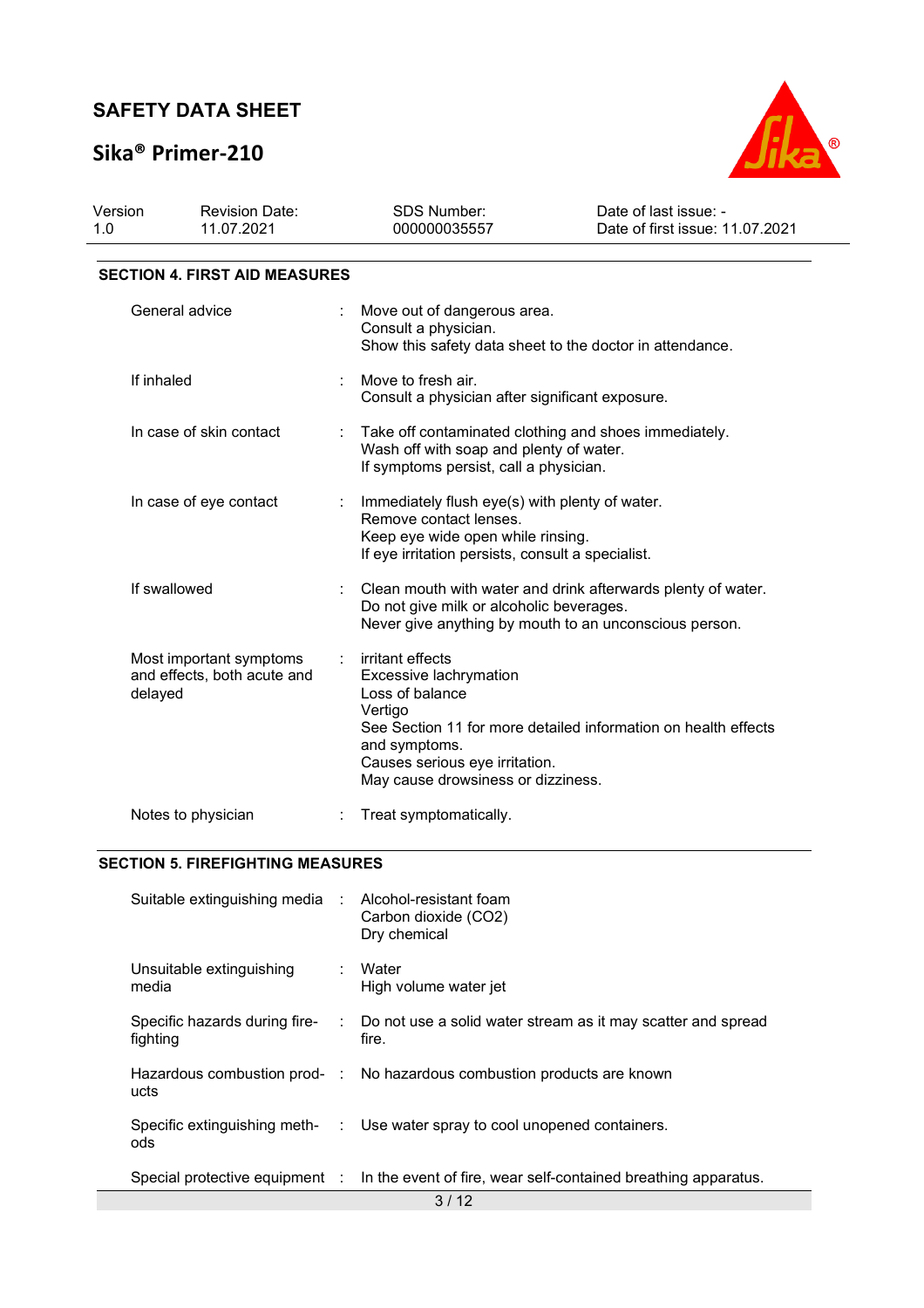# **Sika® Primer-210**



| Version<br>1.0 | <b>Revision Date:</b><br>11.07.2021                                             |     | SDS Number:<br>000000035557                                                                                                                                                                                                                                                                                                                                                                                                                                                                                                                                                                                 | Date of last issue: -<br>Date of first issue: 11.07.2021 |
|----------------|---------------------------------------------------------------------------------|-----|-------------------------------------------------------------------------------------------------------------------------------------------------------------------------------------------------------------------------------------------------------------------------------------------------------------------------------------------------------------------------------------------------------------------------------------------------------------------------------------------------------------------------------------------------------------------------------------------------------------|----------------------------------------------------------|
|                | for firefighters                                                                |     |                                                                                                                                                                                                                                                                                                                                                                                                                                                                                                                                                                                                             |                                                          |
|                | <b>Hazchem Code</b>                                                             |     | $\cdot$ 3YE                                                                                                                                                                                                                                                                                                                                                                                                                                                                                                                                                                                                 |                                                          |
|                | <b>SECTION 6. ACCIDENTAL RELEASE MEASURES</b>                                   |     |                                                                                                                                                                                                                                                                                                                                                                                                                                                                                                                                                                                                             |                                                          |
|                | Personal precautions, protec- :<br>tive equipment and emer-<br>gency procedures |     | Use personal protective equipment.<br>Remove all sources of ignition.<br>Deny access to unprotected persons.                                                                                                                                                                                                                                                                                                                                                                                                                                                                                                |                                                          |
|                | Environmental precautions                                                       |     | Prevent product from entering drains.<br>If the product contaminates rivers and lakes or drains inform<br>respective authorities.                                                                                                                                                                                                                                                                                                                                                                                                                                                                           |                                                          |
|                | Methods and materials for<br>containment and cleaning up                        |     | Contain spillage, and then collect with non-combustible ab-<br>sorbent material, (e.g. sand, earth, diatomaceous earth, ver-<br>miculite) and place in container for disposal according to local<br>/ national regulations (see section 13).                                                                                                                                                                                                                                                                                                                                                                |                                                          |
|                | <b>SECTION 7. HANDLING AND STORAGE</b>                                          |     |                                                                                                                                                                                                                                                                                                                                                                                                                                                                                                                                                                                                             |                                                          |
|                | Advice on protection against<br>fire and explosion                              | es. | Use explosion-proof equipment.<br>Keep away from heat/ sparks/ open flames/ hot surfaces. No<br>smoking.<br>Take precautionary measures against electrostatic discharg-                                                                                                                                                                                                                                                                                                                                                                                                                                     |                                                          |
|                | Advice on safe handling                                                         |     | Do not breathe vapours or spray mist.<br>Avoid exceeding the given occupational exposure limits (see<br>section 8).<br>Do not get in eyes, on skin, or on clothing.<br>For personal protection see section 8.<br>Smoking, eating and drinking should be prohibited in the ap-<br>plication area.<br>Take precautionary measures against static discharge<br>Open drum carefully as content may be under pressure.<br>Take necessary action to avoid static electricity discharge<br>(which might cause ignition of organic vapours).<br>Follow standard hygiene measures when handling chemical<br>products |                                                          |
|                | Hygiene measures                                                                |     | Handle in accordance with good industrial hygiene and safety<br>practice.<br>When using do not eat or drink.<br>When using do not smoke.<br>Wash hands before breaks and at the end of workday.                                                                                                                                                                                                                                                                                                                                                                                                             |                                                          |
|                | Conditions for safe storage                                                     |     | Store in original container.<br>Store in cool place.<br>Keep in a well-ventilated place.<br>Containers which are opened must be carefully resealed and                                                                                                                                                                                                                                                                                                                                                                                                                                                      |                                                          |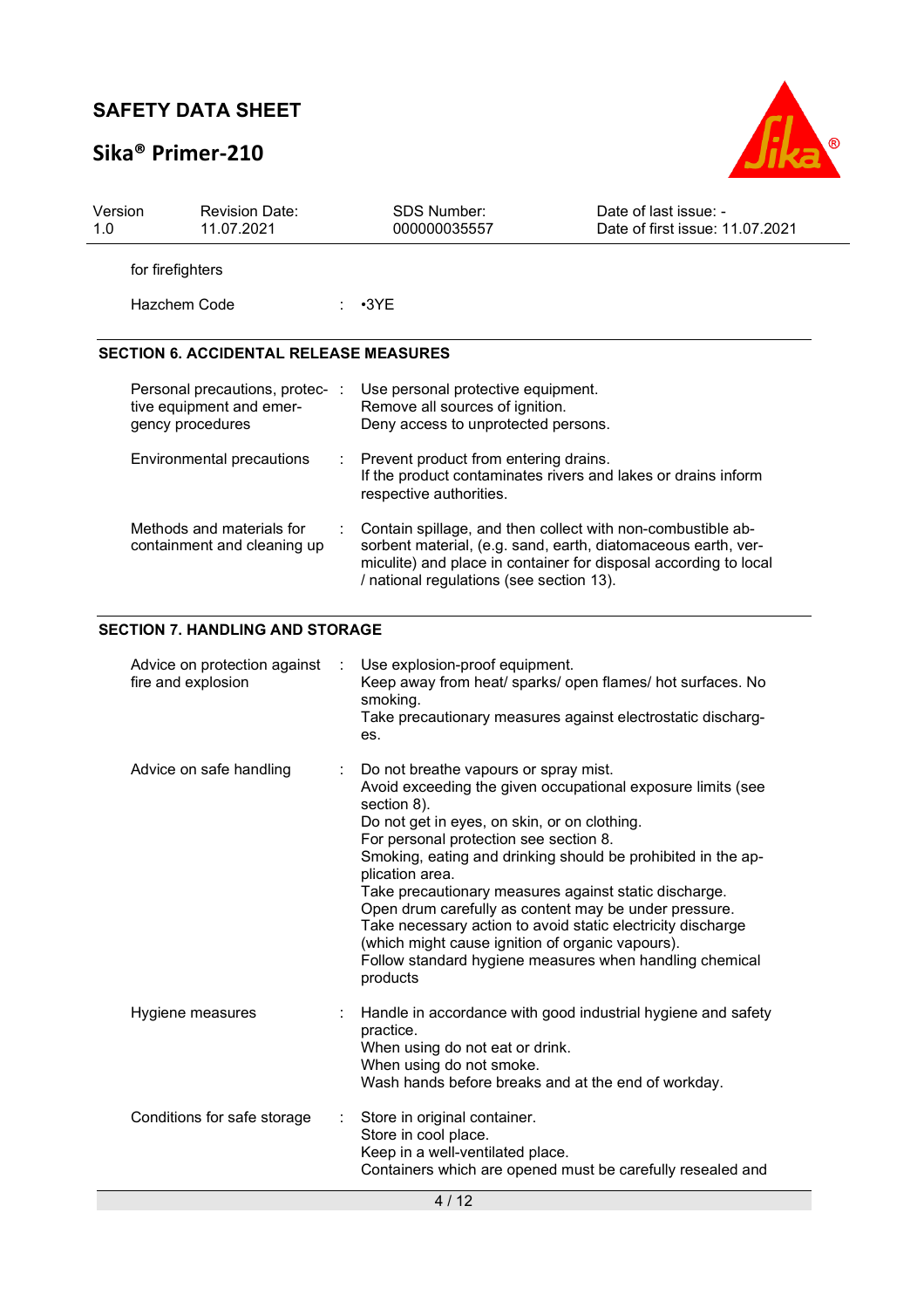## **Sika® Primer-210**



| Version | <b>Revision Date:</b> | SDS Number:  | Date of last issue: -           |
|---------|-----------------------|--------------|---------------------------------|
| 1.0     | 11.07.2021            | 000000035557 | Date of first issue: 11.07.2021 |
|         |                       |              |                                 |

kept upright to prevent leakage. Observe label precautions. Store in accordance with local regulations.

### **SECTION 8. EXPOSURE CONTROLS/PERSONAL PROTECTION**

| <u>oomponento with workplace control parameters</u> |           |                                      |                                                        |              |  |  |
|-----------------------------------------------------|-----------|--------------------------------------|--------------------------------------------------------|--------------|--|--|
| Components                                          | CAS-No.   | Value type<br>(Form of<br>exposure)  | Control parame-<br>ters / Permissible<br>concentration | <b>Basis</b> |  |  |
| ethyl acetate                                       | 141-78-6  | <b>STEL</b>                          | 400 ppm<br>1,440 mg/m3                                 | AU OEL       |  |  |
|                                                     |           | <b>TWA</b>                           | 200 ppm<br>720 mg/m3                                   | AU OEL       |  |  |
| xylene                                              | 1330-20-7 | <b>STEL</b>                          | 150 ppm<br>655 mg/m3                                   | AU OEL       |  |  |
|                                                     |           | <b>TWA</b>                           | 80 ppm<br>350 mg/m3                                    | AU OEL       |  |  |
| methanol                                            | 67-56-1   | <b>TWA</b>                           | 200 ppm<br>262 mg/m3                                   | AU OEL       |  |  |
|                                                     |           | Further information: Skin absorption |                                                        |              |  |  |
|                                                     |           | <b>STEL</b>                          | 250 ppm<br>328 mg/m3                                   | AU OEL       |  |  |

#### **Components with workplace control parameters**

#### **Biological occupational exposure limits**

| Components | CAS-No.   | Control<br>parameters     | Biological<br>specimen | Sampling<br>time                                                             | Permissible<br>concentration | <b>Basis</b>               |
|------------|-----------|---------------------------|------------------------|------------------------------------------------------------------------------|------------------------------|----------------------------|
| xylene     | 1330-20-7 | Methylhip-<br>puric acids | Urine                  | End of<br>shift (As<br>soon as<br>possible<br>after ex-<br>posure<br>ceases) | 1.5 $g/g$ creat-<br>inine    | <b>ACGIH</b><br><b>BEI</b> |
| methanol   | 67-56-1   | Methanol                  | Urine                  | End of<br>shift (As<br>soon as<br>possible<br>after ex-<br>posure<br>ceases) | $15$ mg/l                    | <b>ACGIH</b><br><b>BEI</b> |

**Appropriate engineering controls**  : Use adequate ventilation and/or engineering controls to prevent exposure to vapours. Avoid vapor formation. Provide appropriate exhaust ventilation at places where vapor is formed.

#### **Personal protective equipment**

Respiratory protection : In case of inadequate ventilation wear respiratory protection. Respirator selection must be based on known or anticipated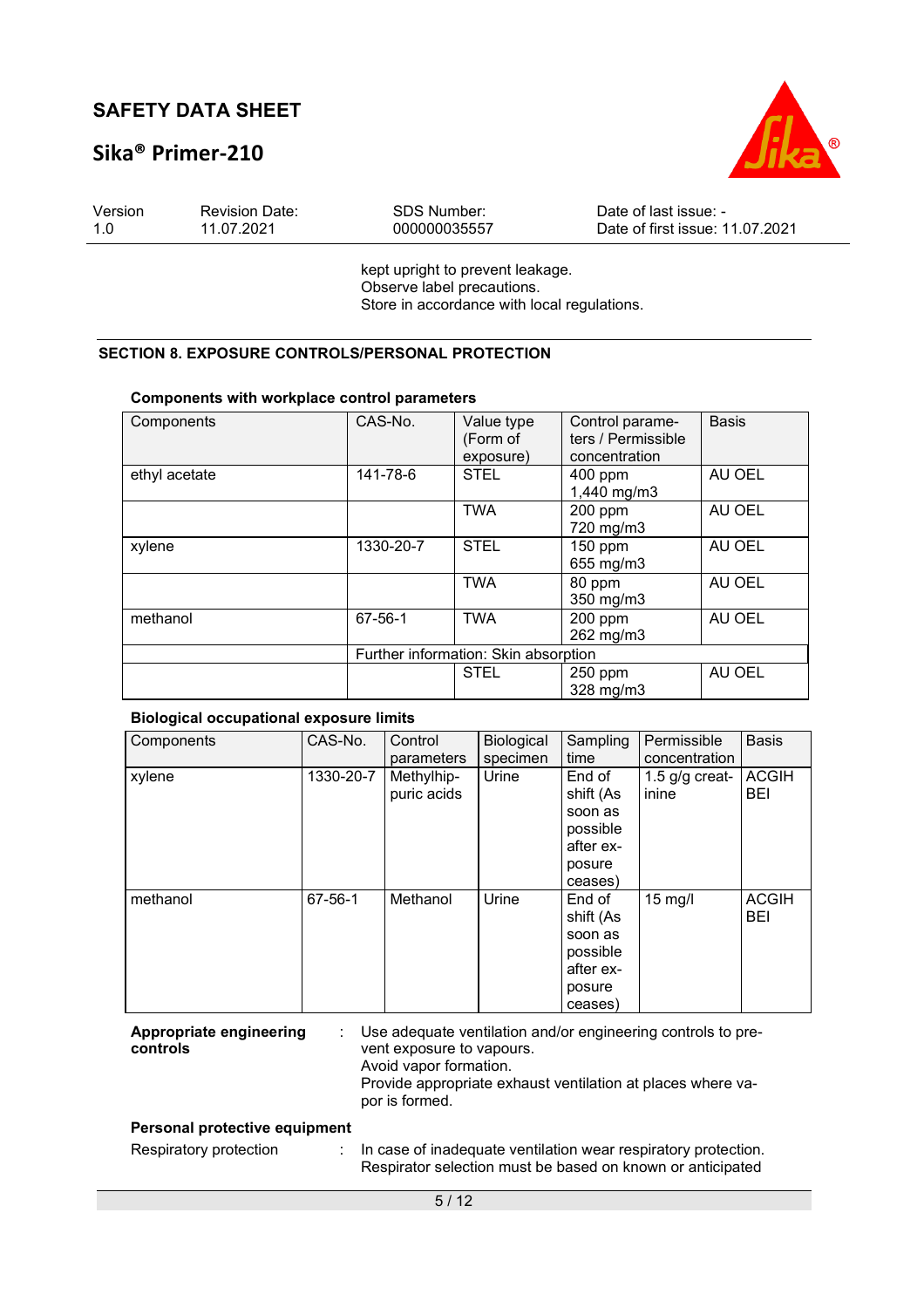## **Sika® Primer-210**



| Version<br>1.0 |                 | <b>Revision Date:</b><br>11.07.2021 | <b>SDS Number:</b><br>000000035557                                                                                                                                                                                                                                                                                       | Date of last issue: -<br>Date of first issue: 11.07.2021 |
|----------------|-----------------|-------------------------------------|--------------------------------------------------------------------------------------------------------------------------------------------------------------------------------------------------------------------------------------------------------------------------------------------------------------------------|----------------------------------------------------------|
|                |                 |                                     | exposure levels, the hazards of the product and the safe<br>working limits of the selected respirator.<br>organic vapor filter (Type A)                                                                                                                                                                                  |                                                          |
|                | Hand protection |                                     | Chemical-resistant, impervious gloves complying with an<br>approved standard should be worn at all times when handling<br>chemical products if a risk assessment indicates this is nec-<br>essary.<br>Follow AS/NZS 1337.1<br>Recommended: Butyl rubber/nitrile rubber gloves.<br>Contaminated gloves should be removed. |                                                          |
|                | Eye protection  |                                     | Safety glasses                                                                                                                                                                                                                                                                                                           |                                                          |
|                |                 | Skin and body protection            | Protective clothing (e.g. safety shoes, long-sleeved working<br>clothing, long trousers)<br><b>Follow AS 2210:3</b><br>Protective clothing needs to be made of cotton.                                                                                                                                                   |                                                          |

### **SECTION 9. PHYSICAL AND CHEMICAL PROPERTIES**

| Appearance                                                      |    | liquid                                                     |
|-----------------------------------------------------------------|----|------------------------------------------------------------|
| Colour                                                          |    | colourless                                                 |
| Odour                                                           | ÷  | hydrocarbon-like                                           |
| <b>Odour Threshold</b>                                          | ÷  | No data available                                          |
| рH                                                              |    | Not applicable substance/mixture is non-soluble (in water) |
| Melting point/range / Freezing :                                |    | No data available                                          |
| point<br>Boiling point/boiling range                            | t. | > 70 °C (158 °F)                                           |
| Flash point                                                     | t. | ca. -4 °C (25 °F)<br>(Method: closed cup)                  |
| Evaporation rate                                                | ÷  | No data available                                          |
| Flammability (solid, gas)                                       | ÷  | No data available                                          |
| Flammability (liquids)                                          | ÷  | Not applicable                                             |
| Upper explosion limit / Upper :<br>flammability limit           |    | $7\%$ (V)                                                  |
| Lower explosion limit / Lower : $1\%$ (V)<br>flammability limit |    |                                                            |
| Vapour pressure                                                 |    | 99.9915 hPa                                                |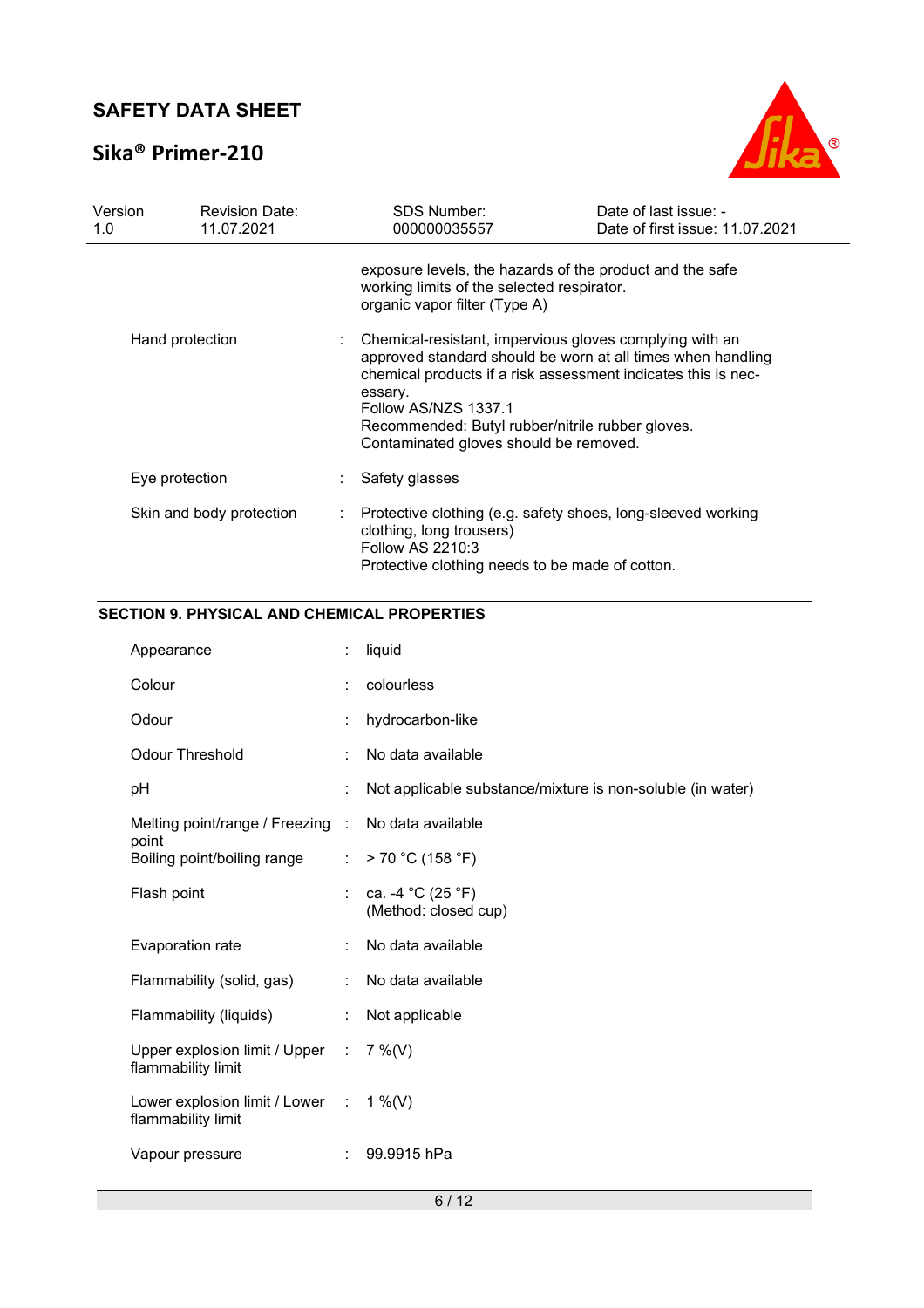## **Sika® Primer-210**



| Version<br>1.0 | <b>Revision Date:</b><br>11.07.2021        |   | <b>SDS Number:</b><br>000000035557                                                                                                                                        | Date of last issue: -<br>Date of first issue: 11.07.2021 |
|----------------|--------------------------------------------|---|---------------------------------------------------------------------------------------------------------------------------------------------------------------------------|----------------------------------------------------------|
|                | Relative vapour density                    |   | No data available                                                                                                                                                         |                                                          |
|                | Density                                    |   | ca. 0.98 g/cm3 (20 °C (68 °F))                                                                                                                                            |                                                          |
|                | Solubility(ies)<br>Water solubility        |   | insoluble                                                                                                                                                                 |                                                          |
|                | Solubility in other solvents               | ÷ | No data available                                                                                                                                                         |                                                          |
|                | Partition coefficient: n-<br>octanol/water |   | No data available                                                                                                                                                         |                                                          |
|                | Auto-ignition temperature                  |   | 427 °C                                                                                                                                                                    |                                                          |
|                |                                            |   | 427 $^{\circ}$ C                                                                                                                                                          |                                                          |
|                | Decomposition temperature                  | ÷ | No data available                                                                                                                                                         |                                                          |
|                | Viscosity<br>Viscosity, dynamic            |   | : ca. 10 - 20 mPa.s (20 °C (68 °F))                                                                                                                                       |                                                          |
|                | Viscosity, kinematic                       |   | < 20.5 mm2/s (40 °C (104 °F))                                                                                                                                             |                                                          |
|                | <b>Explosive properties</b>                |   | No data available                                                                                                                                                         |                                                          |
|                | Oxidizing properties                       |   | No data available                                                                                                                                                         |                                                          |
|                | Volatile organic compounds                 |   | Directive 2010/75/EU of 24 November 2010 on industrial<br>emissions (integrated pollution prevention and control)<br>Volatile organic compounds (VOC) content: 66.61% w/w |                                                          |

### **SECTION 10. STABILITY AND REACTIVITY**

| Reactivity                              | ÷  | No dangerous reaction known under conditions of normal use.                                  |
|-----------------------------------------|----|----------------------------------------------------------------------------------------------|
| Chemical stability                      |    | The product is chemically stable.                                                            |
| Possibility of hazardous reac-<br>tions | ÷. | Stable under recommended storage conditions.<br>Vapours may form explosive mixture with air. |
| Conditions to avoid                     |    | Heat, flames and sparks.                                                                     |
| Incompatible materials                  |    | Peroxides<br>Strong acids and oxidizing agents<br><b>Bases</b>                               |

### **SECTION 11. TOXICOLOGICAL INFORMATION**

### **Acute toxicity**

Not classified based on available information.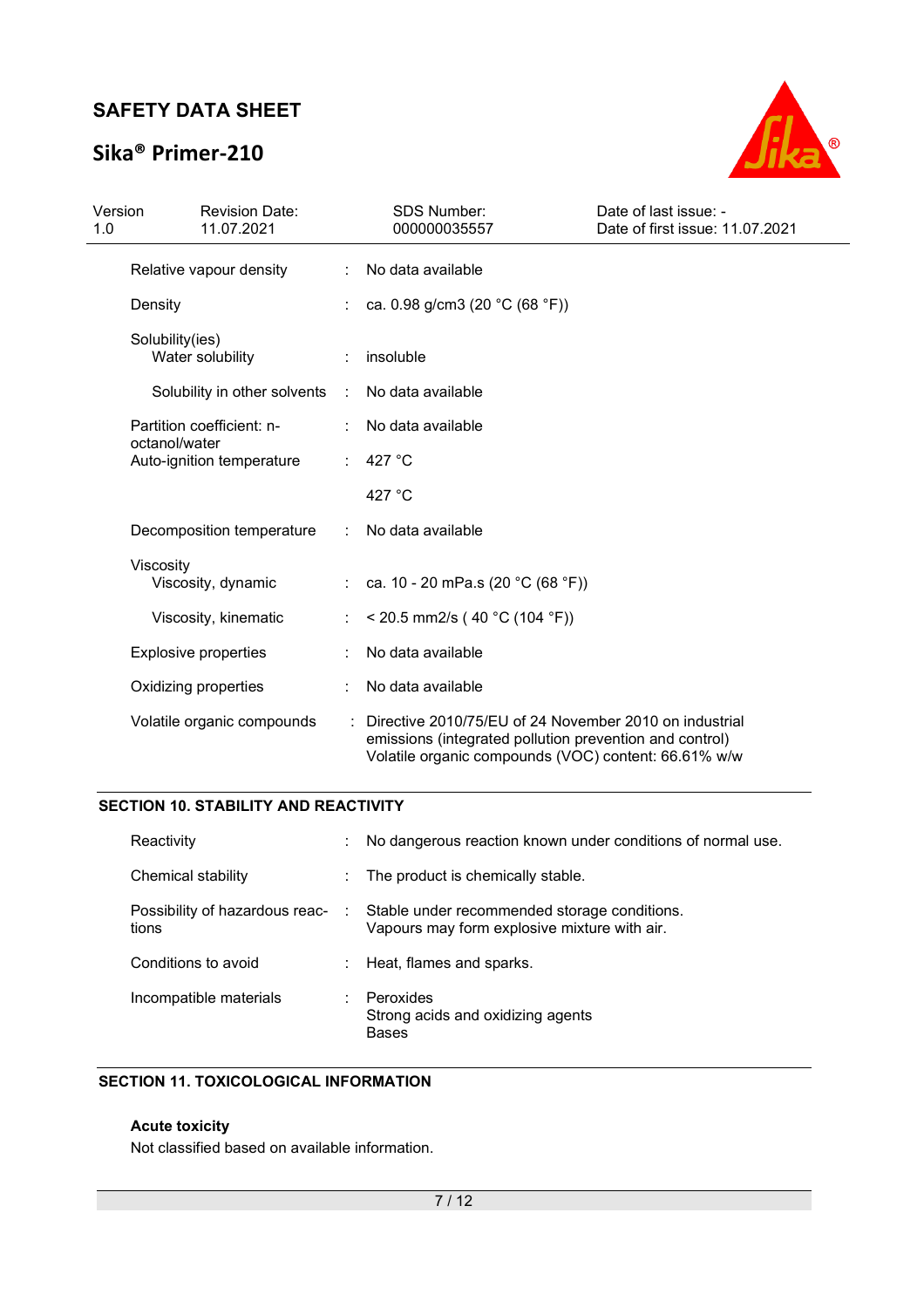# **Sika® Primer-210**



| Version<br>1.0 |                                                                             | <b>Revision Date:</b><br>11.07.2021                                                |   | SDS Number:<br>000000035557                                                                                      | Date of last issue: -<br>Date of first issue: 11.07.2021 |
|----------------|-----------------------------------------------------------------------------|------------------------------------------------------------------------------------|---|------------------------------------------------------------------------------------------------------------------|----------------------------------------------------------|
|                | <b>Components:</b>                                                          |                                                                                    |   |                                                                                                                  |                                                          |
|                | ethyl acetate:<br>Acute oral toxicity                                       |                                                                                    |   | : LD50 Oral (Rat): $> 5,000$ mg/kg                                                                               |                                                          |
|                | Acute inhalation toxicity                                                   |                                                                                    |   | LC50 (Rat): ca. 1,600 mg/l<br>Exposure time: 4 h<br>Test atmosphere: vapour                                      |                                                          |
|                | Acute dermal toxicity                                                       |                                                                                    | ÷ | LD50 Dermal (Rabbit): > 5,000 mg/kg                                                                              |                                                          |
|                | xylene:<br>Acute oral toxicity                                              |                                                                                    | ÷ | LD50 Oral (Rat): 3,523 mg/kg                                                                                     |                                                          |
|                | Acute dermal toxicity                                                       |                                                                                    |   | LD50 Dermal (Rabbit): 1,700 mg/kg                                                                                |                                                          |
|                | methanol:<br>Acute inhalation toxicity                                      |                                                                                    | ÷ | LC50: 3 mg/l<br>Exposure time: 4 h<br>Test atmosphere: vapour<br>Method: Converted acute toxicity point estimate |                                                          |
|                | dibutyltin dilaurate:<br>Acute oral toxicity                                |                                                                                    |   | LD50 Oral (Rat): 2,071 mg/kg                                                                                     |                                                          |
|                | <b>Skin corrosion/irritation</b>                                            | Not classified based on available information.                                     |   |                                                                                                                  |                                                          |
|                | Serious eye damage/eye irritation<br>Causes serious eye irritation.         |                                                                                    |   |                                                                                                                  |                                                          |
|                | Respiratory or skin sensitisation                                           |                                                                                    |   |                                                                                                                  |                                                          |
|                | <b>Skin sensitisation</b><br>Not classified based on available information. |                                                                                    |   |                                                                                                                  |                                                          |
|                |                                                                             | <b>Respiratory sensitisation</b><br>Not classified based on available information. |   |                                                                                                                  |                                                          |
|                | <b>Chronic toxicity</b>                                                     |                                                                                    |   |                                                                                                                  |                                                          |
|                | <b>Germ cell mutagenicity</b>                                               | Not classified based on available information.                                     |   |                                                                                                                  |                                                          |
|                | Carcinogenicity                                                             | Not classified based on available information.                                     |   |                                                                                                                  |                                                          |
|                | <b>Reproductive toxicity</b>                                                | Not classified based on available information.                                     |   |                                                                                                                  |                                                          |
|                | <b>STOT - single exposure</b><br>May cause drowsiness or dizziness.         |                                                                                    |   |                                                                                                                  |                                                          |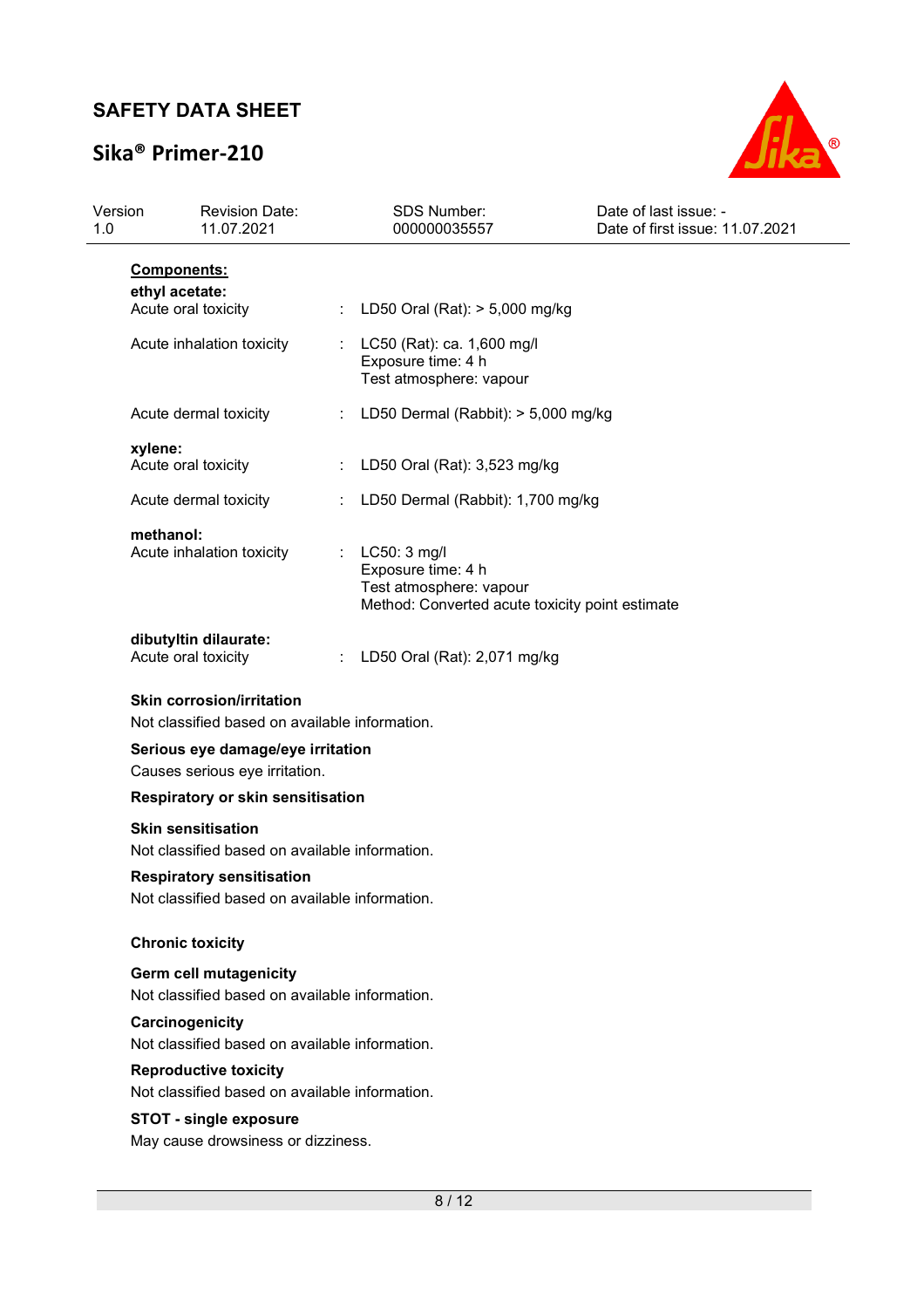## **Sika® Primer-210**



| Revision Date: | SDS Number:  | Date of last issue: -           |
|----------------|--------------|---------------------------------|
| 11.07.2021     | 000000035557 | Date of first issue: 11.07.2021 |

### **STOT - repeated exposure**

Not classified based on available information.

#### **Aspiration toxicity**

Not classified based on available information.

### **SECTION 12. ECOLOGICAL INFORMATION**

### **Ecotoxicity**

| <b>Components:</b>                                                             |        |                                                                                                                                                          |
|--------------------------------------------------------------------------------|--------|----------------------------------------------------------------------------------------------------------------------------------------------------------|
| xylene:<br>Toxicity to algae/aquatic<br>plants                                 |        | EC50 (Pseudokirchneriella subcapitata (green algae)): 2.2<br>mg/l<br>Exposure time: 72 h<br>Method: OECD Test Guideline 201                              |
| Toxicity to fish (Chronic tox-<br>icity)                                       | ÷.     | NOEC (Oncorhynchus mykiss (rainbow trout)): > 1.3 mg/l<br>Exposure time: 56 d                                                                            |
| Toxicity to daphnia and other<br>aquatic invertebrates (Chron-<br>ic toxicity) |        | NOEC (Daphnia (water flea)): 1.17 mg/l<br>Exposure time: 7 d                                                                                             |
| dibutyltin dilaurate:<br>Toxicity to fish                                      |        | LC50 (Fish): 3.1 mg/l<br>Exposure time: 96 h                                                                                                             |
| Toxicity to daphnia and other :<br>aquatic invertebrates                       |        | EC50 (Daphnia (water flea)): 1 mg/l<br>Exposure time: 48 h                                                                                               |
| Toxicity to algae/aquatic<br>plants                                            |        | EC50 (Selenastrum capricornutum (green algae)): 1 - 10 mg/l<br>Exposure time: 72 h                                                                       |
| M-Factor (Acute aquatic tox-                                                   | $\sim$ | -1                                                                                                                                                       |
| icity)<br>M-Factor (Chronic aquatic<br>toxicity)                               |        | 1                                                                                                                                                        |
| <b>Persistence and degradability</b><br>No data available                      |        |                                                                                                                                                          |
| <b>Bioaccumulative potential</b><br>No data available                          |        |                                                                                                                                                          |
| <b>Mobility in soil</b><br>No data available                                   |        |                                                                                                                                                          |
| Other adverse effects                                                          |        |                                                                                                                                                          |
| <b>Product:</b><br>Additional ecological infor-<br>mation                      |        | An environmental hazard cannot be excluded in the event of<br>unprofessional handling or disposal.<br>Harmful to aquatic life with long lasting effects. |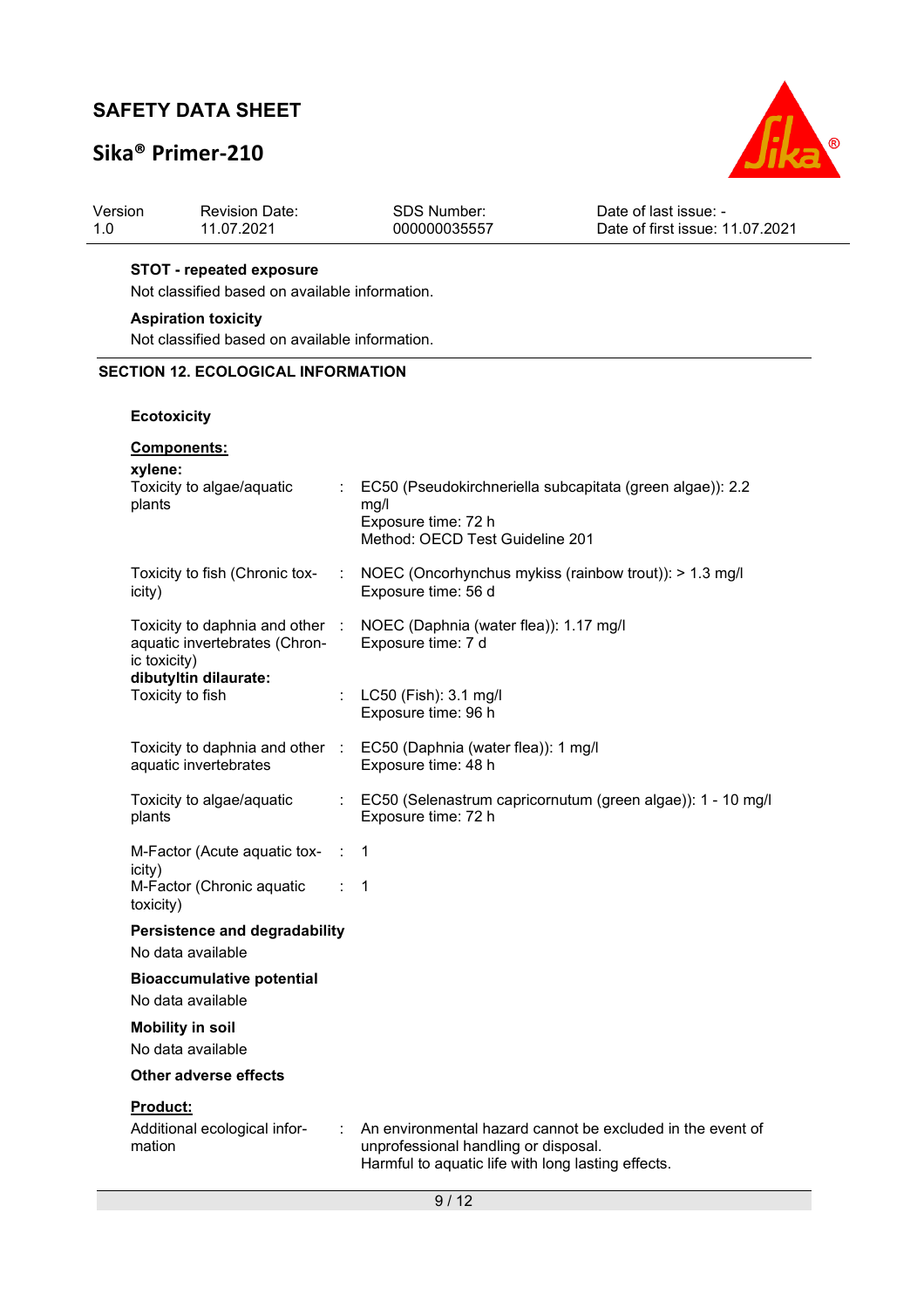## **Sika® Primer-210**



| Version | <b>Revision Date:</b> | SDS Number:  | Date of last issue: -           |
|---------|-----------------------|--------------|---------------------------------|
| 1.0     | 11.07.2021            | 000000035557 | Date of first issue: 11.07.2021 |

### **SECTION 13. DISPOSAL CONSIDERATIONS**

| <b>Disposal methods</b> |                                                                                                                                                                                                                            |
|-------------------------|----------------------------------------------------------------------------------------------------------------------------------------------------------------------------------------------------------------------------|
| Waste from residues     | : The product should not be allowed to enter drains, water<br>courses or the soil.<br>Do not contaminate ponds, waterways or ditches with chemi-<br>cal or used container.<br>Send to a licensed waste management company. |
| Contaminated packaging  | : Empty remaining contents.<br>Dispose of as unused product.<br>Do not re-use empty containers.<br>Do not burn, or use a cutting torch on, the empty drum.                                                                 |

If potential for exposure exists refer to Section 8 for specific personal protective equipment.

### **SECTION 14. TRANSPORT INFORMATION**

#### **International Regulations**

| <b>IATA-DGR</b><br>UN/ID No.<br>Proper shipping name<br>Class<br>Packing group<br>Labels<br>Packing instruction (cargo<br>aircraft)<br>Packing instruction (passen- :<br>ger aircraft) |   | : UN 1866<br>Resin solution<br>- 3<br>Ш<br>Flammable Liquids<br>364<br>353 |
|----------------------------------------------------------------------------------------------------------------------------------------------------------------------------------------|---|----------------------------------------------------------------------------|
| <b>IMDG-Code</b><br>UN number<br>Proper shipping name<br>Class<br>Packing group<br>Labels<br>EmS Code<br>Marine pollutant                                                              | ۰ | UN 1866<br>RESIN SOLUTION<br>3<br>Ш<br>$\therefore$ 3<br>F-E, S-E<br>no    |

**Transport in bulk according to Annex II of MARPOL 73/78 and the IBC Code** 

Not applicable for product as supplied.

### **National Regulations**

| <b>ADG</b>           |                             |
|----------------------|-----------------------------|
| UN number            | $\therefore$ UN 1866        |
| Proper shipping name | $\therefore$ RESIN SOLUTION |
| Class                | $\cdot$ 3                   |
|                      |                             |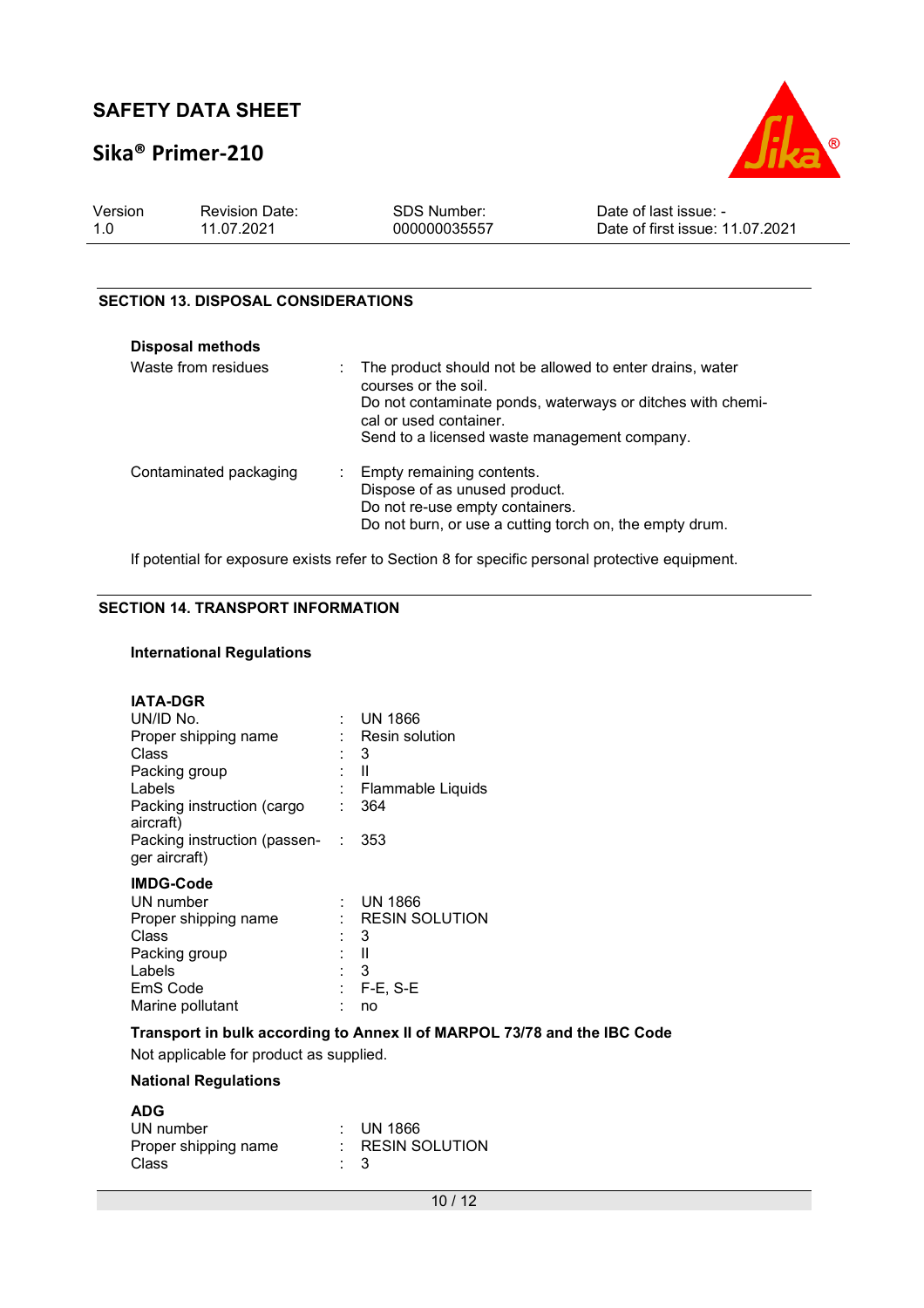## **Sika® Primer-210**



| Version<br>1.0 | <b>Revision Date:</b><br>11.07.2021                                                                                                         | <b>SDS Number:</b><br>000000035557       | Date of last issue: -<br>Date of first issue: 11.07.2021                                                                                                                                                                                                                                                         |
|----------------|---------------------------------------------------------------------------------------------------------------------------------------------|------------------------------------------|------------------------------------------------------------------------------------------------------------------------------------------------------------------------------------------------------------------------------------------------------------------------------------------------------------------|
|                | Packing group<br>Labels<br>Hazchem Code                                                                                                     | H.<br>3<br>$\cdot$ 3YE                   |                                                                                                                                                                                                                                                                                                                  |
|                | <b>Special precautions for user</b><br>regional or country regulations.                                                                     |                                          | The transport classification(s) provided herein are for informational purposes only, and solely based<br>upon the properties of the unpackaged material as it is described within this Safety Data Sheet.<br>Transportation classifications may vary by mode of transportation, package sizes, and variations in |
|                | <b>SECTION 15. REGULATORY INFORMATION</b>                                                                                                   |                                          |                                                                                                                                                                                                                                                                                                                  |
|                | Standard for the Uniform<br>Scheduling of Medicines and<br>Poisons                                                                          | No poison schedule number allocated<br>÷ | Safety, health and environmental regulations/legislation specific for the substance or mixture                                                                                                                                                                                                                   |
|                | International Chemical Weapons Convention (CWC)<br>Schedules of Toxic Chemicals and Precursors<br><b>Prohibition/Licensing Requirements</b> |                                          | ÷<br>Not applicable<br>There is no applicable prohibition,<br>authorisation and restricted use<br>requirements, including for carcino-<br>gens referred to in Schedule 10 of<br>the model WHS Act and Regula-<br>tions.                                                                                          |
|                | The components of this product are reported in the following inventories:                                                                   |                                          |                                                                                                                                                                                                                                                                                                                  |
|                | <b>AIIC</b>                                                                                                                                 |                                          | : On the inventory, or in compliance with the inventory                                                                                                                                                                                                                                                          |

### **SECTION 16. OTHER INFORMATION**

| <b>Revision Date</b><br>Date format     | : 11.07.2021<br>dd.mm.yyyy                                                                                                  |
|-----------------------------------------|-----------------------------------------------------------------------------------------------------------------------------|
| <b>Full text of other abbreviations</b> |                                                                                                                             |
| ACGIH BEI<br>AU OEL                     | : ACGIH - Biological Exposure Indices (BEI)<br>Australia. Workplace Exposure Standards for Airborne Con-                    |
|                                         | taminants.                                                                                                                  |
| AU OEL / TWA                            | Exposure standard - time weighted average                                                                                   |
| AU OEL / STEL                           | Exposure standard - short term exposure limit                                                                               |
| ADG.                                    | Australian Dangerous Goods Code.                                                                                            |
| <b>ADR</b>                              | European Agreement concerning the International Carriage of                                                                 |
|                                         | Dangerous Goods by Road                                                                                                     |
| CAS                                     | <b>Chemical Abstracts Service</b>                                                                                           |
| <b>DNEL</b>                             | Derived no-effect level                                                                                                     |
| EC <sub>50</sub>                        | Half maximal effective concentration                                                                                        |
| <b>GHS</b>                              | Globally Harmonized System                                                                                                  |
| <b>IATA</b>                             | International Air Transport Association                                                                                     |
| <b>IMDG</b>                             | International Maritime Code for Dangerous Goods                                                                             |
| LD50                                    | Median lethal dosis (the amount of a material, given all at<br>once, which causes the death of 50% (one half) of a group of |